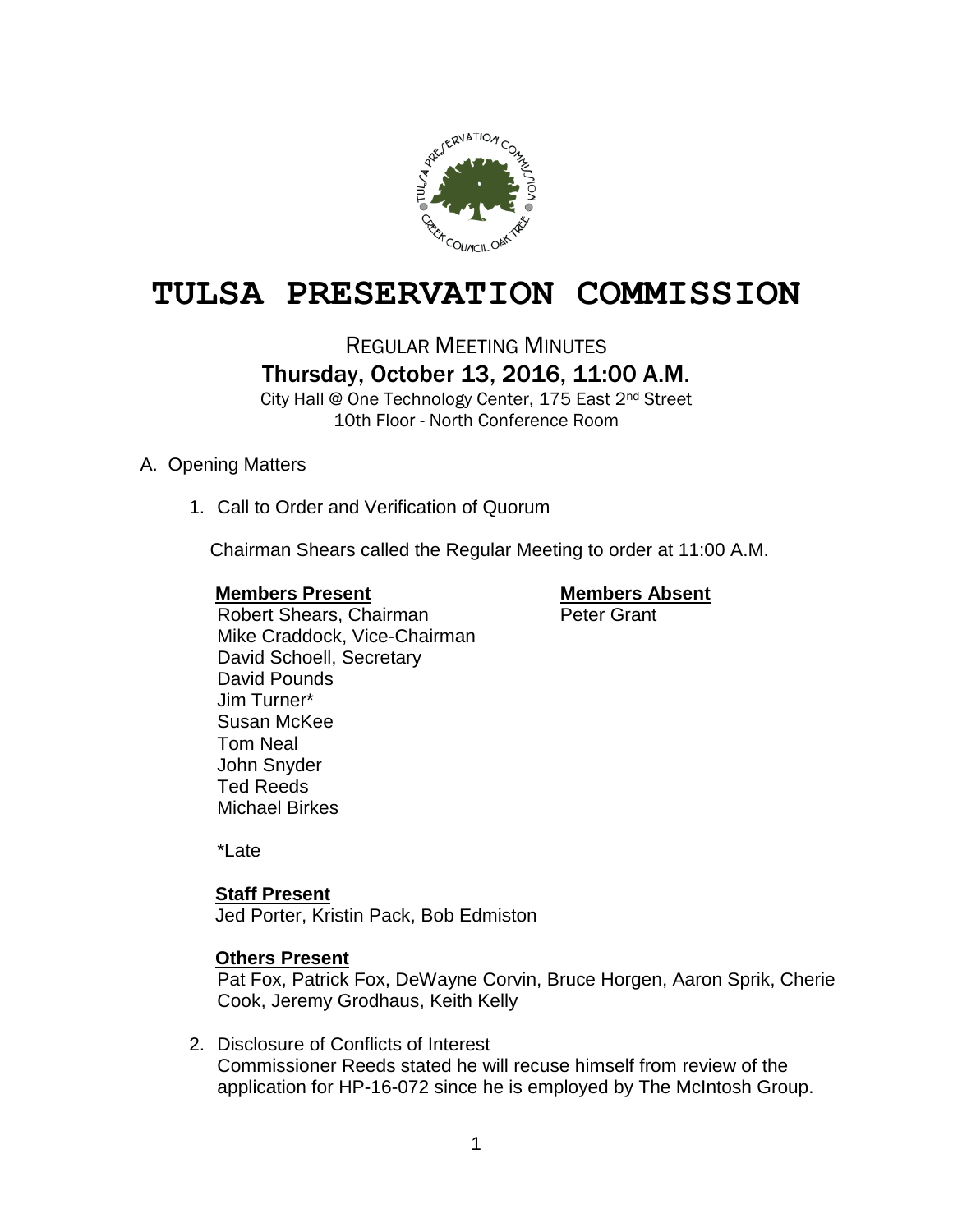## B. Actionable Items

1. **HP-16-061 / 1715 S. Peoria Ave.** (Swan Lake)

Applicant: Patrick Fox for Dr. Randy McCormick

 *HP Permit Subcommittee Review Dates: September 1/September 20, 2016* Request:

1. Construct new medical office according to plans submitted

Staff presented the application, and the applicant's representative, Patrick Fox, was present. Commissioner Shears stated he was not present at the previous meeting and requested a summary, and Commissioner Craddock summarized the previous meeting to the Commission.

Commissioner Neal stated he was disappointed with the depiction of the streetscape provided and added that the application failed to meet the Unified Design Guidelines; in addition, the applicants have not done due diligence and have recreated a non-HP Overlay property. Mr. Pat Fox, the architect, stated he believes the application meets the Unified Design Guidelines about the setback and orientation, adding that the parking location was chosen to be consistent with other properties along South Peoria Avenue and to allow only one curb cut. Commissioner Neal noted the adjacent properties with parking lots are not historical parking lots.

Commissioner Reeds stated the 6 ft. fence appears close to the right-of-way. Mr. Pat Fox stated the Preservation Commission requested that the fence be brought forward at the previous meeting. Commissioner Reeds recommended the fence be set back ten (10) feet. Commissioner Shears agreed. Mr. Pat Fox stated City of Tulsa traffic engineering will evaluate the fence, and the applicant will be required to meet their criteria.

Commissioner Craddock made a motion to approve the application with the conditions to move the proposed fence as required to screen the view from adjacent property and in accordance with the traffic engineer's findings. The motion was seconded by Commissioner Reeds and approved by majority. Guidelines cited: C.1.1, C.1.2, C.1.3, C.1.4, C.1.5, C.2.1, C.2.2, C.2.3, C.2.4, C.3.1, C.5.1, C.5.2, C.5.3, G.2.1, G.2.2, G.2.3, G.2.4.1, G.2.4.2, G.2.4.3, G.3.1.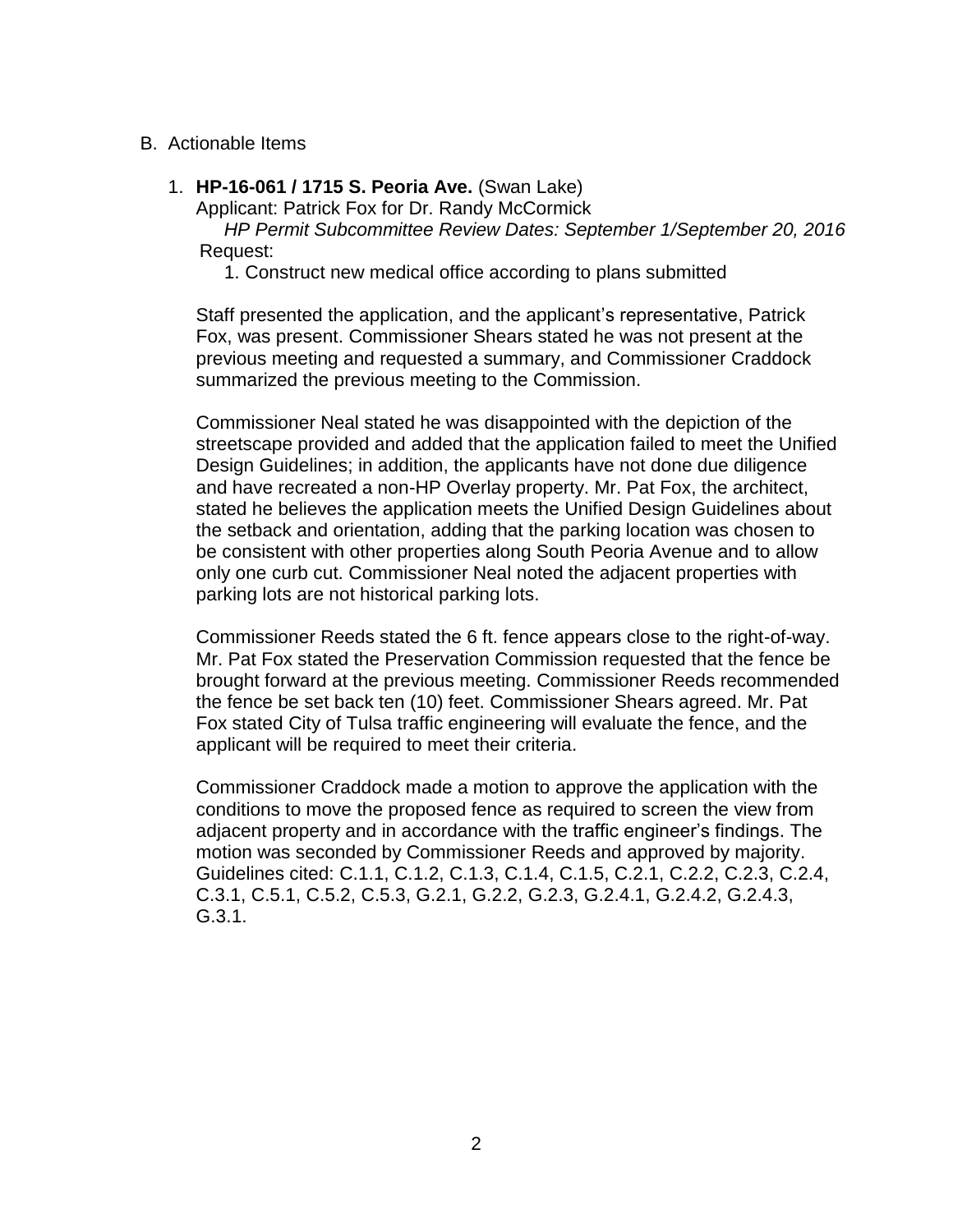**Vote:** 1715 S. Peoria Ave. **(Swan Lake)**

| In Favor |               | <b>Opposed</b> | <b>Abstaining</b> | <b>Not Present</b> |
|----------|---------------|----------------|-------------------|--------------------|
|          | 1. Shears     | <b>Neal</b>    |                   | Grant              |
|          | 2. Craddock   |                |                   |                    |
|          | 3. Schoell    |                |                   |                    |
|          | 4. Pounds     |                |                   |                    |
|          | 5. Turner     |                |                   |                    |
|          | 6. McKee      |                |                   |                    |
|          | 7. Snyder     |                |                   |                    |
|          | 8. Reeds      |                |                   |                    |
| 9.       | <b>Birkes</b> |                |                   |                    |
|          |               |                |                   |                    |

# 2. **HP-16-072 / 1401-1403 E. 17th Pl.** (Swan Lake)

Applicant: The McIntosh Group for Timothy A. Inman and Lisa Blevins-Inman *HP Permit Subcommittee Review Date: None*

### Request:

1. Demolish contributing structure

Commissioner Reeds recused himself from review of the application. Staff presented the application, and the applicant's representative, Bruce Horgen, was present. Mr. Horgen stated that rehabilitation of the building was economically unfeasible and it has differential settlement. The owners attempted to repair the first floor, but the instability of the building is located at the core. For the second and third floors, the only means of access is the exterior, spiral staircase, and it does not meet the Building Code.

Commissioner Neal asked Mr. Horgen if the building was demolished, what would be constructed in its place. Mr. Horgen replied it would be replaced with a 5-unit apartment complex, and the current 600 square feet units do not meet the market price per square foot. Commissioner Craddock asked Mr. Horgen if he had ordered an engineering assessment for the building. Mr. Horgen replied no. Commissioner Neal recommended the applicant conduct further research to see if demolition is the only option and if other solutions would be able to return an investment.

With the applicant's agreement, Commissioner Neal made a motion to continue review of the application. The motion was seconded by Commissioner McKee and approved unanimously. Guidelines cited: F.1.1.1, F.1.1.2, F.1.1.3.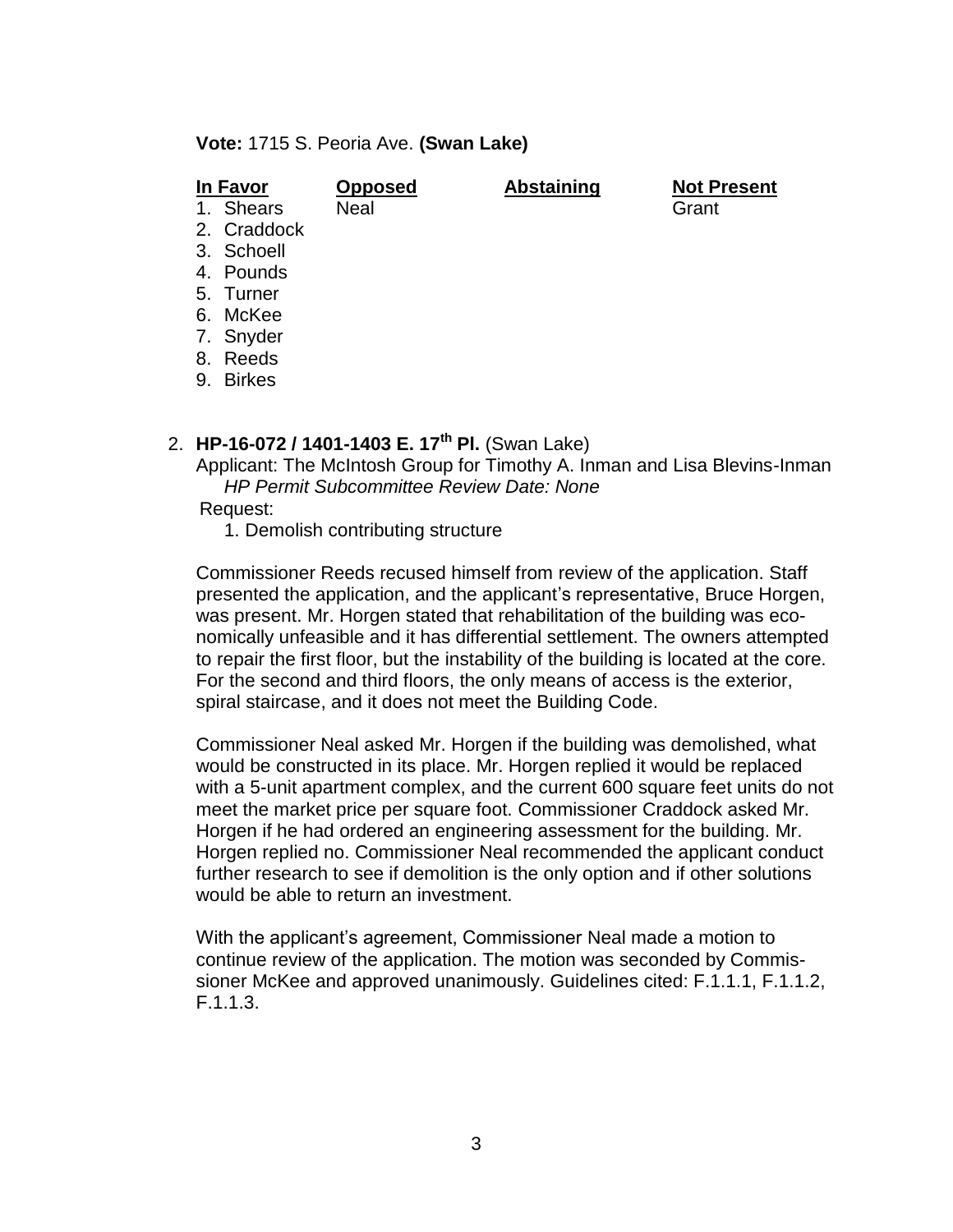# **Vote: 1401-1403 E. 17<sup>th</sup> Pl. <b>(Swan Lake)**

**In Favor Opposed Abstaining Not Present** 1. Shears Grant 2. Craddock Reeds

- 
- 
- 3. Schoell
- 4. Pounds
- 5. Turner
- 6. McKee
- 7. Neal
- 8. Snyder
- 9. Birkes

# 3. **HP-16-070 / 1815 E. 17th Pl.** (Yorktown)

Applicant: Biltmore Homes for Mary Ellen Slape

*HP Permit Subcommittee Review Date: October 6, 2016*

- Request:
	- 1. Construct new single-family residence according to plans submitted

Staff presented the application, and the applicant, Aaron Sprik, was present. Commissioner Neal presented the HP Permit Subcommittee Report. Commissioner Neal recommended using smooth-lap siding instead of rough siding. Commissioner Schoell asked Mr. Sprik where the mechanical units will be located. Mr. Sprik replied there will be one unit located in the rear of the property directly off the master bedroom to hide it.

Commissioner Birkes made a motion to approve the application. The motion was seconded by Commissioner McKee and was approved unanimously. Guidelines cited: C.1.1, C.1.2, C.1.3, C.1.4, C.1.5, C.2.1, C.2.2, C.2.3, C.2.4, C.2.5, C.2.6, C.3.1, C.4.1, C.4.2, C.4.3, C.5.1, C.5.2, C.5.3.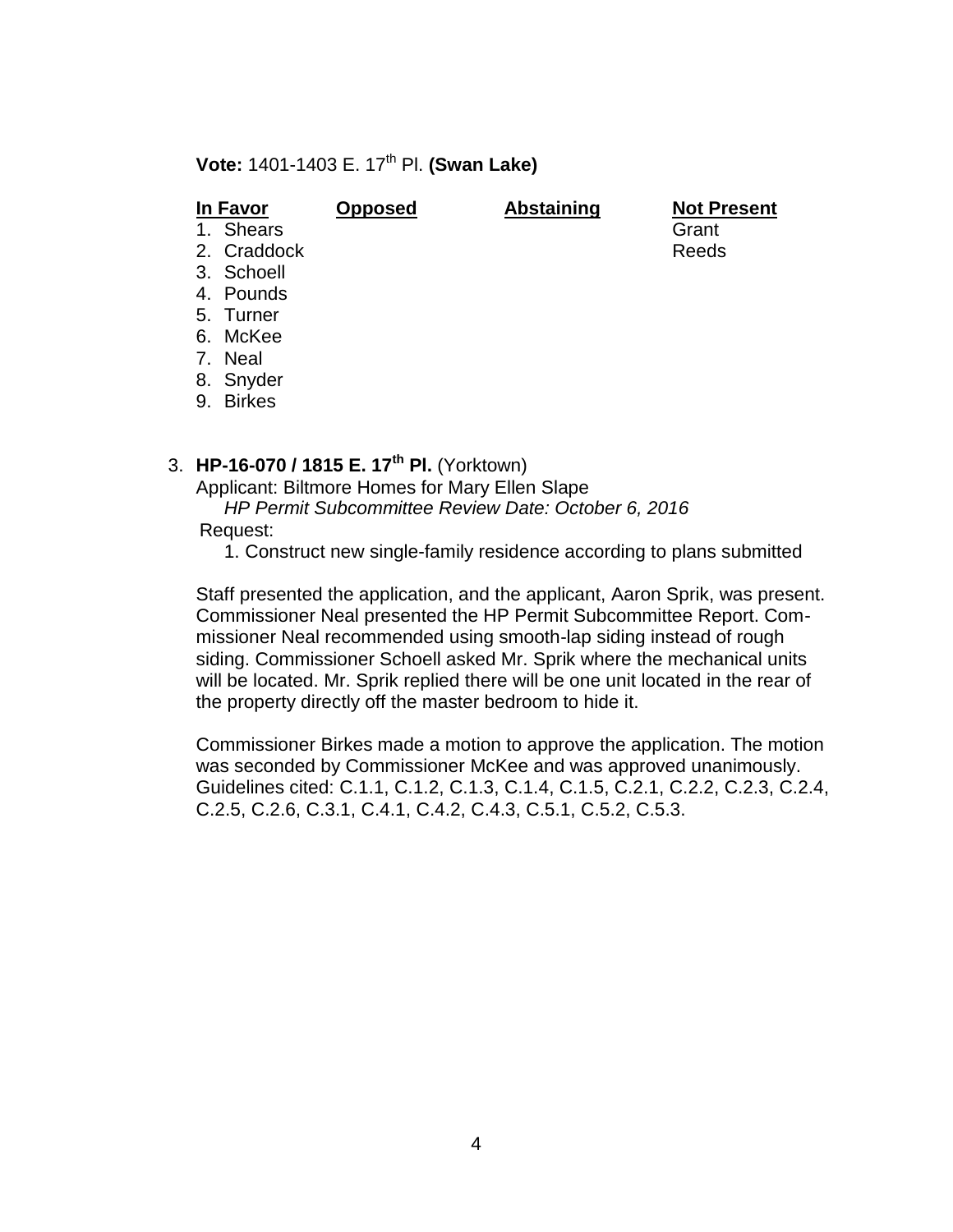# **Vote: 1815 E. 17<sup>th</sup> Pl. <b>(Yorktown)**

| In Favor |             | <b>Opposed</b> | <b>Abstaining</b> | <b>Not Present</b> |  |
|----------|-------------|----------------|-------------------|--------------------|--|
|          | 1. Shears   |                |                   | Grant              |  |
|          | 2. Craddock |                |                   |                    |  |
|          | 3. Schoell  |                |                   |                    |  |
|          | 4. Pounds   |                |                   |                    |  |
|          | 5. Turner   |                |                   |                    |  |
|          | 6. McKee    |                |                   |                    |  |
|          | 7. Neal     |                |                   |                    |  |
|          | 8. Snyder   |                |                   |                    |  |

- 9. Reeds
- 10.Birkes

# 4. **HP-16-073 / 1615 S. Norfolk Ave.** (N. Maple Ridge)

Applicant: Keith Kelly

 *HP Permit Subcommittee Review Date: October 6, 2016* Request:

1. Construct two-tier retaining wall according to plans submitted

Staff presented the application, and the applicant, Keith Kelly, was present. Commissioner Neal presented the HP Permit Subcommittee Report. Commissioner Shears asked Mr. Kelly if the retaining wall will have a cap, and Mr. Kelly replied he was not sure. Commissioner Turner asked Mr. Kelly whether he considered a dry-stack construction, and he replied he looked at both options and preferred mortar. Commissioner Turner stated if stone is the preferred material, it should appear natural; and, if mortar is preferred, the material should be masonry. Commissioner Neal noted fewer joints will have less water penetration.

Commissioner Neal made a motion to approve the application with the condition that a matching stone cap is applied to cover the Concrete Masonry Unit. The motion was seconded by Commissioner Birkes and was approved unanimously. Guidelines cited: E.1.1, E.1.2, E.1.3, E.1.4, G.1.3, G.1.5, G.2.1, G.2.2, G.2.3.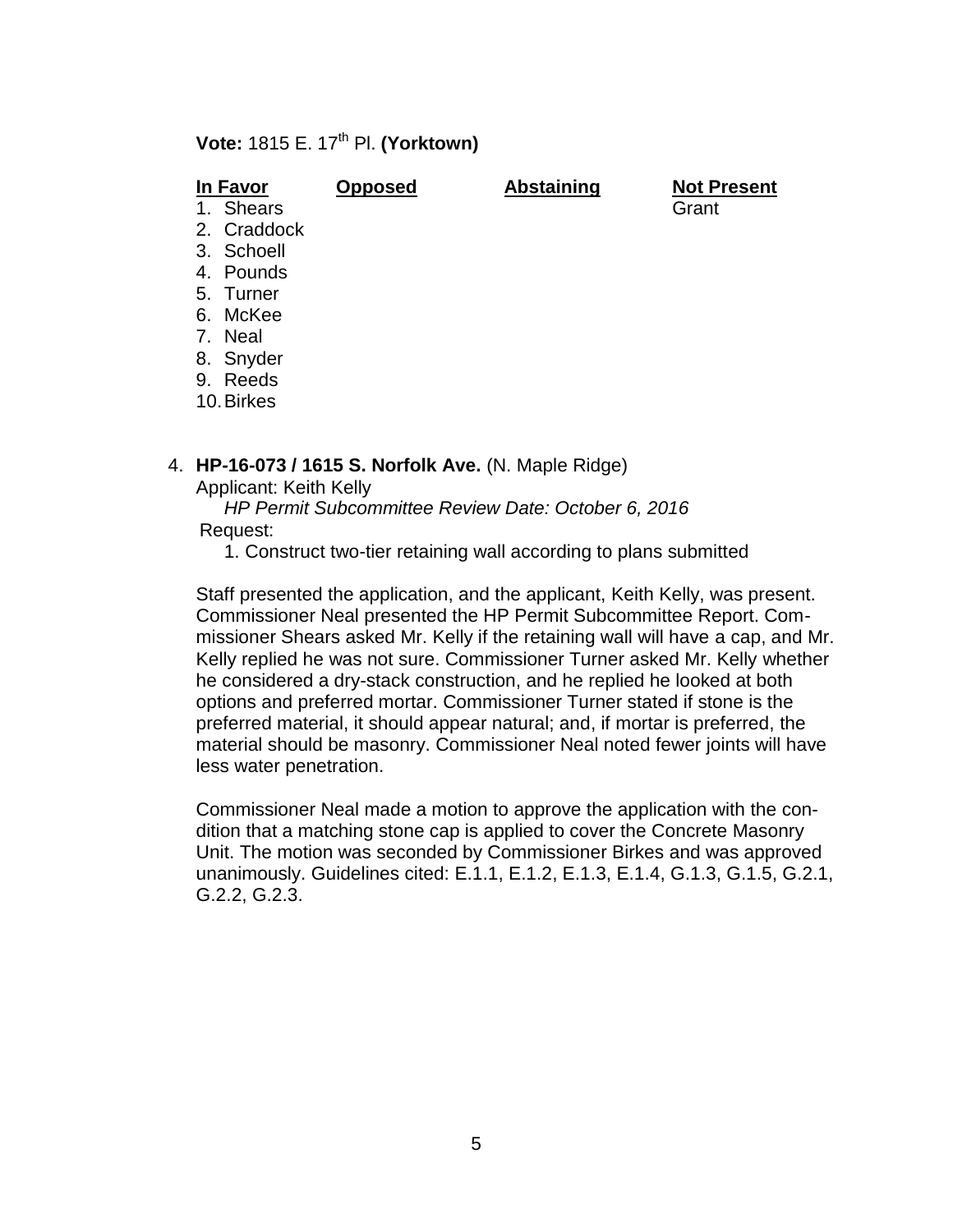**Vote:** 1615 S. Norfolk Ave. **(N. Maple Ridge)**

| In Favor            | <b>Opposed</b> | <b>Abstaining</b> | <b>Not Present</b> |
|---------------------|----------------|-------------------|--------------------|
| <b>Shears</b><br>1. |                |                   | Grant              |
| 2. Craddock         |                |                   |                    |
| 3. Schoell          |                |                   |                    |
| 4. Pounds           |                |                   |                    |
| 5. Turner           |                |                   |                    |
| 6. McKee            |                |                   |                    |
| 7. Neal             |                |                   |                    |
| 8. Snyder           |                |                   |                    |
| Reeds<br>9.         |                |                   |                    |
| 10. Birkes          |                |                   |                    |
|                     |                |                   |                    |

### 5. **HP-16-075 / 210 W. Golden St.** (Brady Heights)

Applicant: Cassandra Peters

*HP Permit Subcommittee Review Date: None*

Request:

1. Construct new concrete walkway according to Site Plan submitted

Staff presented the application, and the applicant's husband, Jeremy Grodhaus, was present. Mr. Grodhaus stated when he looked at other side streets in the Brady Heights Historic District; the walkway only reached the sidewalk instead of the curb. Commissioner Turner asked Mr. Grodhaus why the width was seventy-two (72) inches when the width of the steps is seventy (70) inches. Mr. Grodhaus replied the reason for the width was allowance of more room for the walkway. Commissioner Shears asked Mr. Grodhaus if there will be a footing, and Mr. Grodhaus replied the footing will be anchored to the first step.

Commissioner Reeds made a motion to approve the application with the condition that the width of the walkway matches the riser width of seventy (70) inches at the foot of the steps. The motion was seconded by Commissioner McKee and was approved unanimously. Guidelines cited: G.2.1, G.2.2, G.2.3.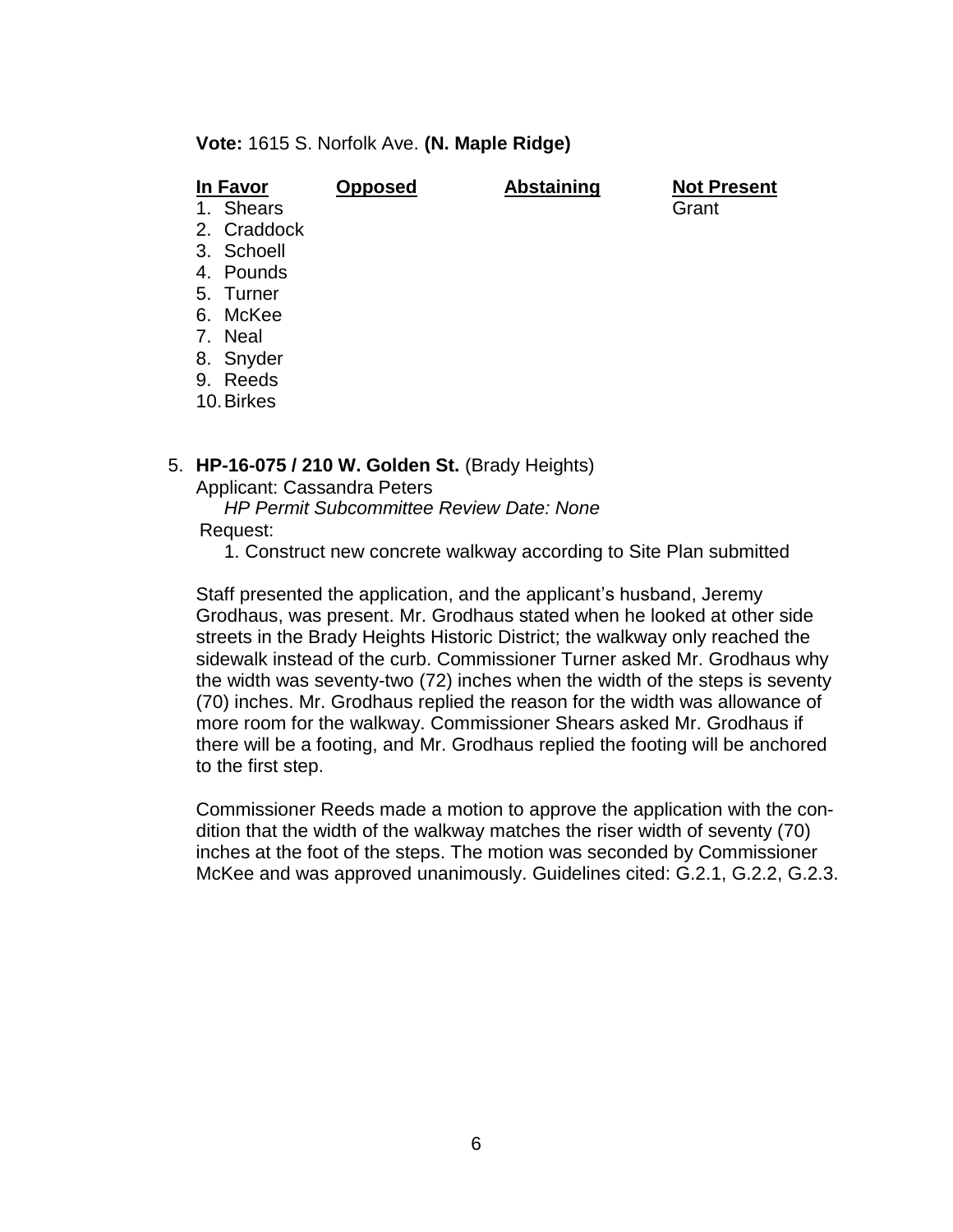## **Vote:** 210 W. Golden St. **(Brady Heights)**

| Grant |
|-------|
|       |
|       |
|       |
|       |
|       |
|       |
|       |
|       |

8. Snyder

9. Reeds

10.Birkes

### 6. **HP-16-074 / 1535 S. Gillette Ave.** (Gillette)

Applicant: DeWayne Corvin

*HP Permit Subcommittee Review Date: None*

- Requests:
	- 1. Replace ten (10) double-hung, wood windows with double-hung, aluminum-clad windows with wood interior
	- 2. Replace existing siding on sunroom addition with HardiePlank Smooth-Lap Siding
	- 3. Replace eight (8) storm windows on sunroom addition with three (3) double-hung, aluminum-clad windows with wood interior *Work Completed without a Historic Preservation Permit*

Staff presented the application, and the applicant, DeWayne Corvin, was present. Mr. Corvin apologized to the Preservation Commission for failure to follow the appropriate process, but the siding was deteriorated and the awnings hid the light and character of the house. Mr. Corvin stated he attempted to find proper replacements for the windows and siding, but when the notice of the violation arrived, the work was immediately stopped. Commissioner Schoell expressed dissatisfaction with removal of original windows and asked Mr. Corvin what happened to the windows. Mr. Corvin stated they were thrown away.

Commissioner Turner made a motion to approve the application. The motion was seconded by Commissioner Reeds. The motion was approved by majority. Guidelines cited: A.2.1, A.2.2, A.2.3, A.2.4, A.4.1, A.4.2, A.4.4, A.4.5, A.4.6, A.4.7.